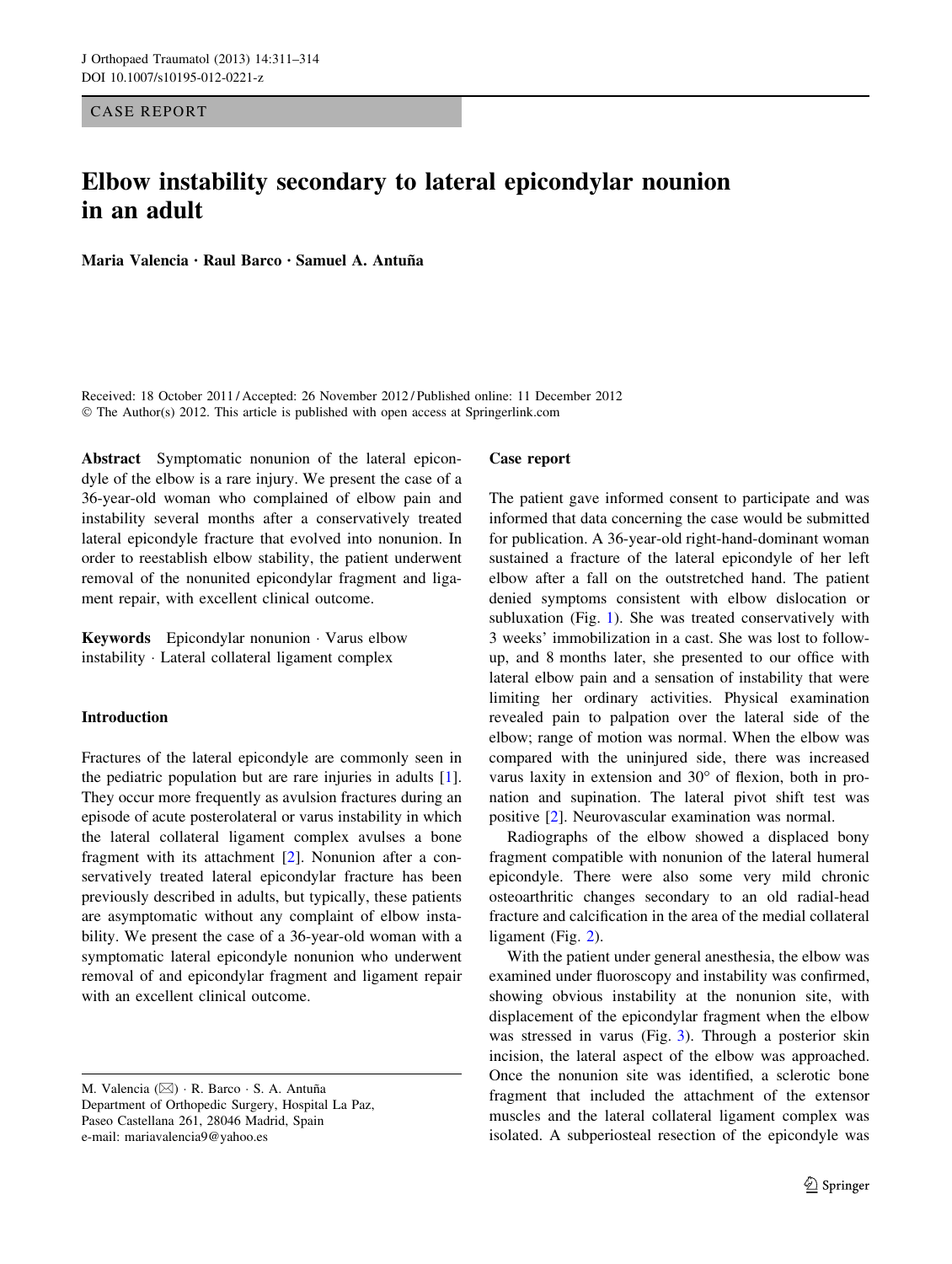<span id="page-1-0"></span>

Fig. 1 Anteroposterior and lateral radiographs of the injured elbow showing an avulsion fracture of the lateral epicondyle of the humerus



Fig. 2 Radiographic examination 8 months after the original injury showing a nonunion of the epicondylar fragment extending distally and communicating with the joint

performed while trying to maintain as much ligament length as possible. After the sclerotic area of the distal humerus was refreshed until bleeding, the lateral ligament complex was reattached at the point of isometry with a transosseous suture through bone tunnels. The repair was augmented with a suture anchor and a running nonabsorbable suture within the ligament and capsule. At the end of the procedure, the elbow was checked for stability and motion. A standard closure was performed, and the limb was placed into a long-arm splint with the elbow flexed 90° and the forearm pronated. The patient was kept in the splint for 3 weeks, after which she started a 3-month active range of motion exercise and rehabilitation program.

At final follow-up, 2 years afterward, the patient was free of pain and the feeling of instability was no longer present. On physical examination, the elbow had full range of motion and was stable (Fig. [4](#page-2-0)). The patient had a Mayo Elbow Performance Score of 100, had resumed her usual job, and denied any functional limitation in activities of daily living. Radiographs revealed no evidence of arthritic changes apart from sequelae of the radial-head fracture sustained 10 years earlier. (Fig. [5](#page-2-0)).

## Discussion

Avulsion fractures of the lateral humeral epicondyle in adults are rare. Although they can be caused by a direct blow to the elbow, they more frequently represent a bony avulsion of the lateral collateral ligament complex after a varus stress [[3,](#page-3-0) [4](#page-3-0)]. The preferable treatment for these fractures remains controversial. Kobayashi et al. presented a series of 12 fractures of the lateral and medial epicondyles in adults [\[5](#page-3-0)]; they suggested that although surgical treatment provides good clinical results, conservative management could be selected for patients in whom the maximum diameter of the bone fragment is 13 mm or when displacement is  $\langle 9 \text{ mm}$ . Nonunion occurred in the majority of their patients treated conservatively, but none of them had any complaints or functional limitation. However, Gilchrist and McKee presented five adult patients with valgus instability of the elbow secondary to medial epicondyle nonunion [\[6](#page-3-0)]. To our knowledge, posterolateral elbow instability has not been previously described after an epicondylar nonunion. The reasons for an epicondylar nonunion becoming symptomatic are not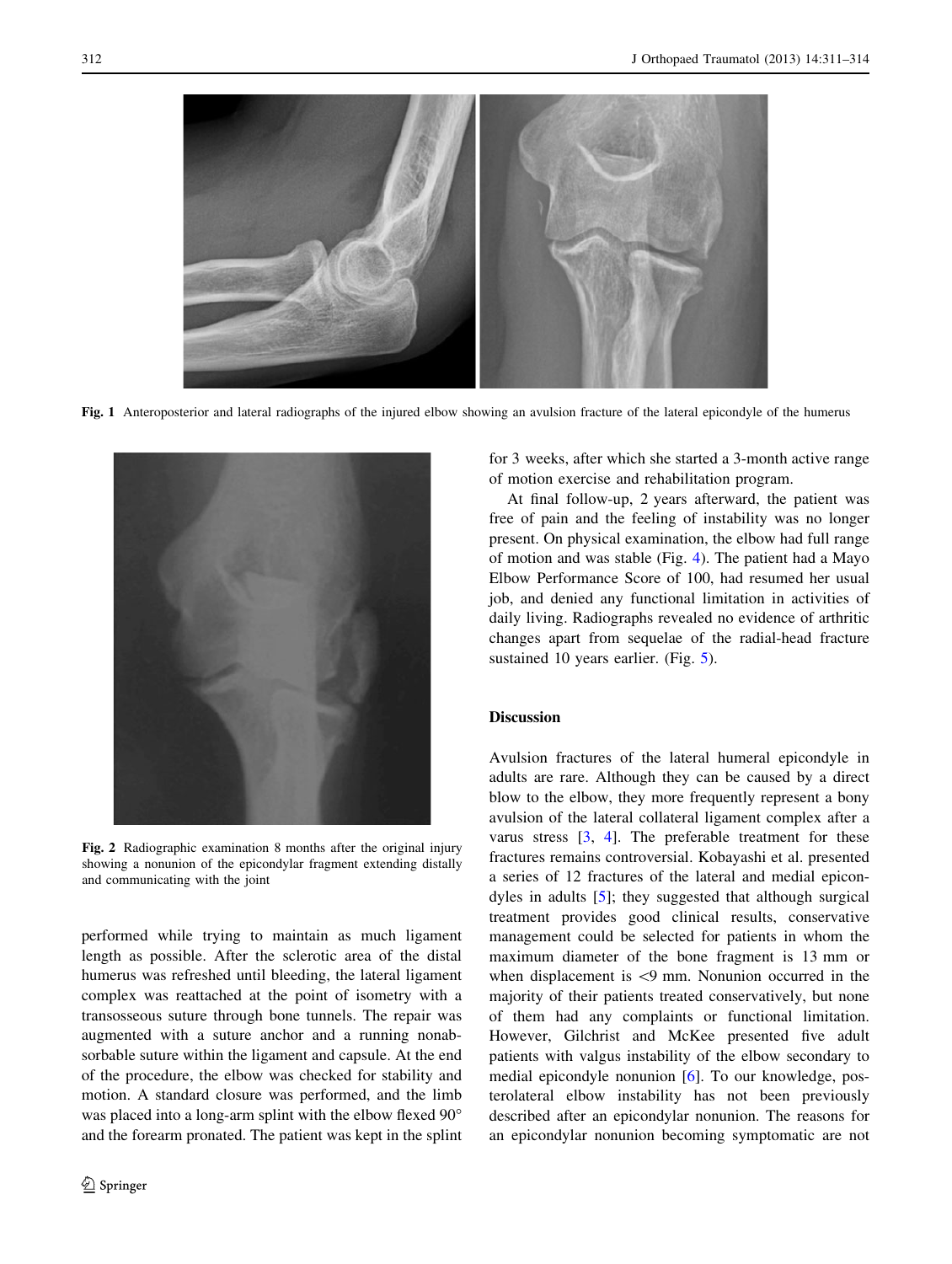<span id="page-2-0"></span>

Fig. 3 Varus stress to the elbow showed lateral instability, and fluoroscopy confirmed instability at the nonunion site



Fig. 4 At final follow-up, 2 years after surgery, the patient was asymptomatic with full range of motion



Fig. 5 Radiographic examination after lateral epicondylectomy and reattachment of the lateral ligament complex with transosseous fixation and suture anchors